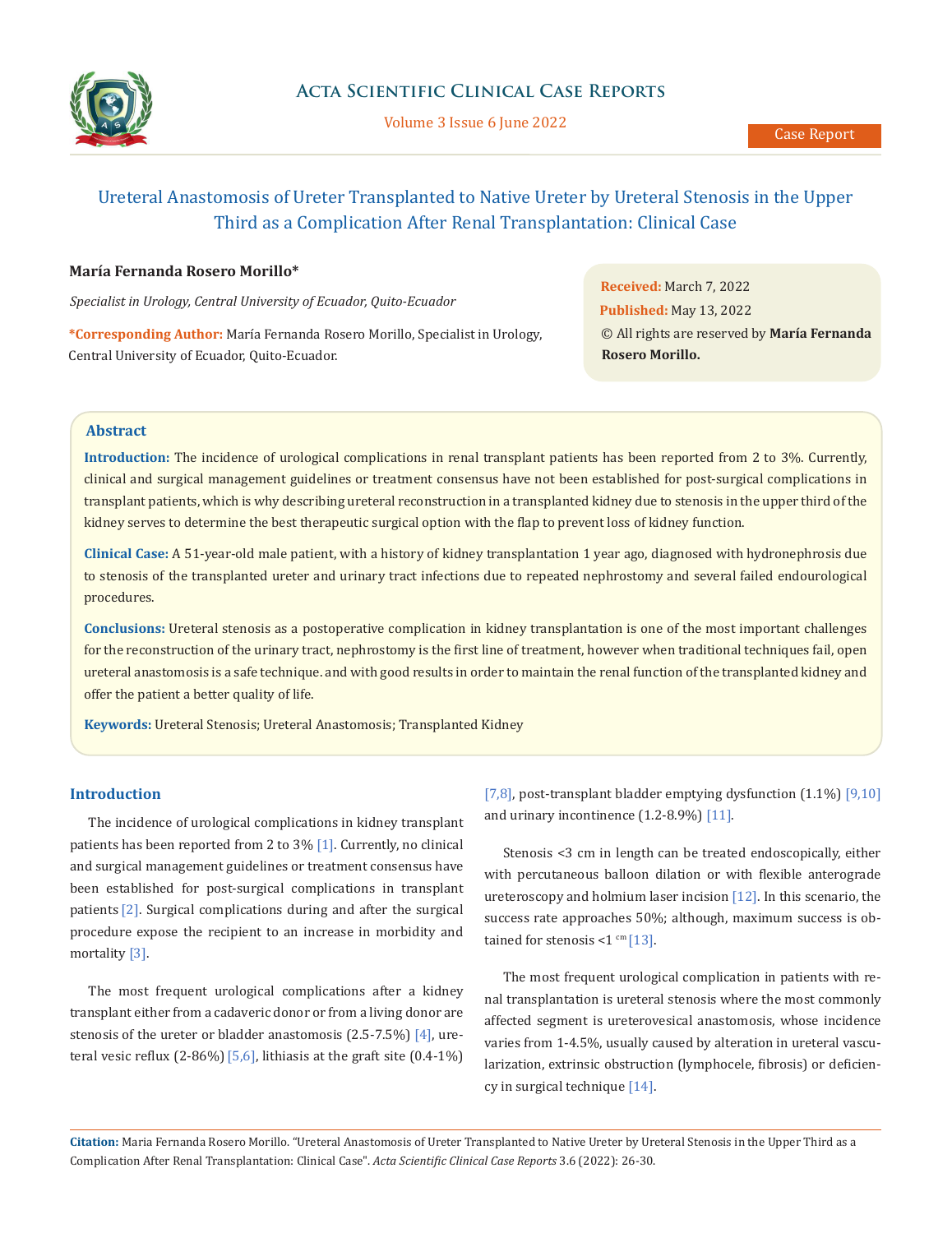#### **Ureteral Anastomosis of Ureter Transplanted to Native Ureter by Ureteral Stenosis in the Upper Third as a Complication After Renal Transplantation: Clinical Case**

Stenosis at the level of the upper and middle segments are uncommon and little reported in the literature [15]. Risk factors that may be involved in the etiology of ureteral stenosis include age of the donor (over 65 years), vascular anatomical variants (more than two renal arteries in the allograft), time of prolonged cold ischemia and anastomotic technique without stent [16].

The most frequent sign of repercussion on renal function is the elevation of azoados with the concomitant renal lesion that originates after the removal of the double J catheter.

The clinical suspicion concomitantly with the alteration of the paraclinical examinations constitutes the fundamental pillar to treat this complication in time.

The diagnosis is established with renal ultrasound where the main finding that is observed is the skin-ocalicial dilation.

Urinography is a very useful diagnostic tool because by visualizing the entire ureteral path, intrinsic and extrinsic causes that are the cause of this complication can be identified [17].

Currently, conventional treatments such as endourological techniques have been used to decompress the collecting system before performing any open procedure for ureteral reconstruction [18]. Generally, the unclogging of the urinary tract with the retrograde placement of a double J ureteral catheter constitutes a real medical challenge due to the difficulty in finding the neo meatus [19]. Several authors suggest that nephrostomy placement is the first-line technique in the treatment of this complication [20].

Other endourological techniques are balloon dilation or endoureterectomy, which can be performed with cold scalpel, balloon cutting catheter or Holmium laser, even with anterograde or retrograde technique [21].

When these techniques fail, the open technique is the best alternative in these cases.

The objective of this article is to report the experience in the treatment of ureteral stenosis in patients with kidney transplantation [22].

# **Clinical Case**

A 51-year-old male patient with a clinical history of arterial hypertension, stage 5 chronic kidney disease with triweekly dialytic need, bilateral occipital ischemic vascular brain event with visual neurological sequelae, with cadaveric donor kidney transplantation, of one year of evolution (2018) that course without complications.

The double J ureteral catheter was removed 15 days after the procedure.

At 20 days post-surgical he came for pain in the right iliac fossa in addition to irritative urinary symptoms and fever. Upon admission, laboratory studies reported serum creatinine elevation, elevated leukocyte formula with left deviation, decreased urinary output.

A renal ultrasound was requested where moderate pielocalicial ectasia was evidenced, collection in the upper pole of approximately 88.5 ml, with increased resistance of the segmental vessels and arcuatos picture that was managed with antibiotic therapy.

 After the infectious condition subsided, it was decided to place a directed CT nephrostomy that was productive with clear urine.

After 15 days the patient was discharged from the hospital. Figure 1 shows the previous renal ultrasound with ectasia in the transplanted kidney.



**Figure 1:** Renal Ultrasound: Kidney transplanted with ectasia.

Patient suffers incidental discharge from nephrostomy in addition to increased nitrogen and decreased diuresis.

An anterograde pyelography is performed, showing stenosis in the proximal third of the ureter of the transplanted kidney with a threadlike passage of contrast medium.

**Citation:** Maria Fernanda Rosero Morillo. "Ureteral Anastomosis of Ureter Transplanted to Native Ureter by Ureteral Stenosis in the Upper Third as a Complication After Renal Transplantation: Clinical Case". *Acta Scientific Clinical Case Reports* 3.6 (2022): 26-30.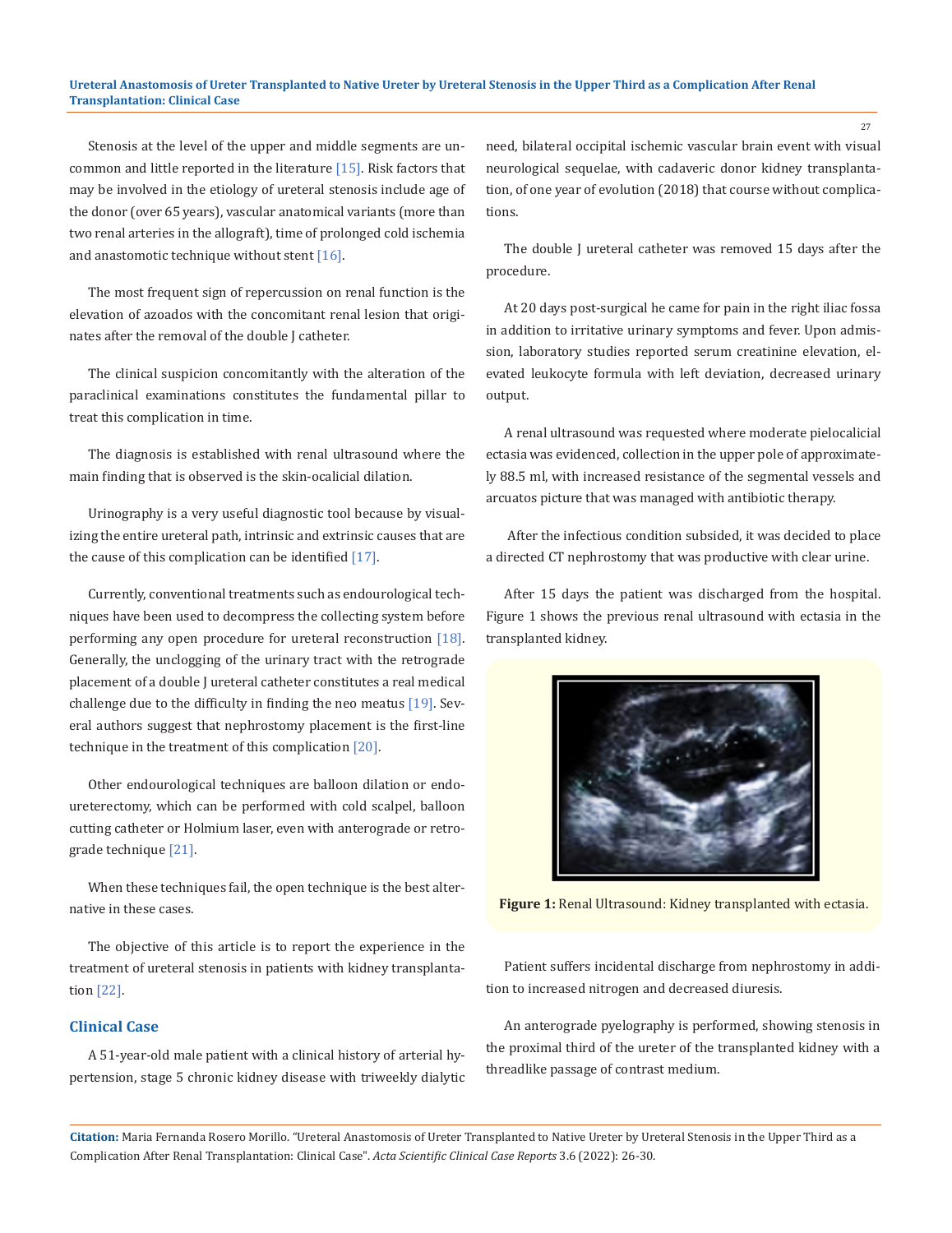#### **Ureteral Anastomosis of Ureter Transplanted to Native Ureter by Ureteral Stenosis in the Upper Third as a Complication After Renal Transplantation: Clinical Case**

It was decided to perform a cystourethroscopy plus antegrade and retrograde ureteral dilation plus placement of a double J catheter and removal of the nephrostomy one month after the transplant.

After which uro magnetic resonance control is performed evidencing persistent pielocalicial ectasia with filiform passage of urine into the bladder, narrowing at the proximal level so that a new echo-guided nephrostomy was placed and urinary tract reconstruction was planned.

Ten months after the transplant, urinary reconstruction was performed by means of right flexible nephroureteroscopy plus ureterotomy with holmium laser and placement of double J catheter.

After catheter removal patient persists with hydronephrosis and infectious pictures with multiresistant germs controlled with multiple antibiotic and fungal schemes in addition to persistence of elevation of serum creatinine so ureteral stenosis was filia proven with excretory urogram.

It was decided to perform an open ureteral anastomosis from the transplanted ureter to the native ureter plus placement of a double J.

During surgery, fixed adhesions were found in the proximal third of the ureter that caused the stenosis.

24 hours after surgery, an ultrasound control was performed, evidencing the absence of renal ectasia.



**Figure 2:** Individualization and recognition of ureters: a) Native ureter. b) Transplanted kidney ureter.



**Figure 3:** a) Ureteral anastomosis.

#### **Discussion**

Among the most frequent post-surgical complications in kidney transplantation is the stenosis of ureterovesical anastomosis.

Rarely, stenosis is reported at the proximal level. Despite this, at the moment, there is no consensus of international standardized treatment that guides the urologist in the management of these cases [23].

Currently, image-guided nephrostomy placement is recommended in several small studies, however, there is still not enough evidence for its standardization [24].

On the other hand, urological Endo management (balloon dilation, cold cutting with blade and Ho-YAG laser) are valid options as treatment and cure of stenosis, with success rates of 79% (63- 100%) [25].

The use of balloon, anterograde and retrograde dilation showed a satisfactory temporary result, but it is suspected that due to the multiple adhesions and the continuous infectious process allow a complete success rate. Success rates of 78% are reported in literature [26].

 It should be noted that the patient underwent ureterotomy with holmium laser that gave him a transient cure of approximately 2 months after the transplant [27].

**Citation:** Maria Fernanda Rosero Morillo. "Ureteral Anastomosis of Ureter Transplanted to Native Ureter by Ureteral Stenosis in the Upper Third as a Complication After Renal Transplantation: Clinical Case". *Acta Scientific Clinical Case Reports* 3.6 (2022): 26-30.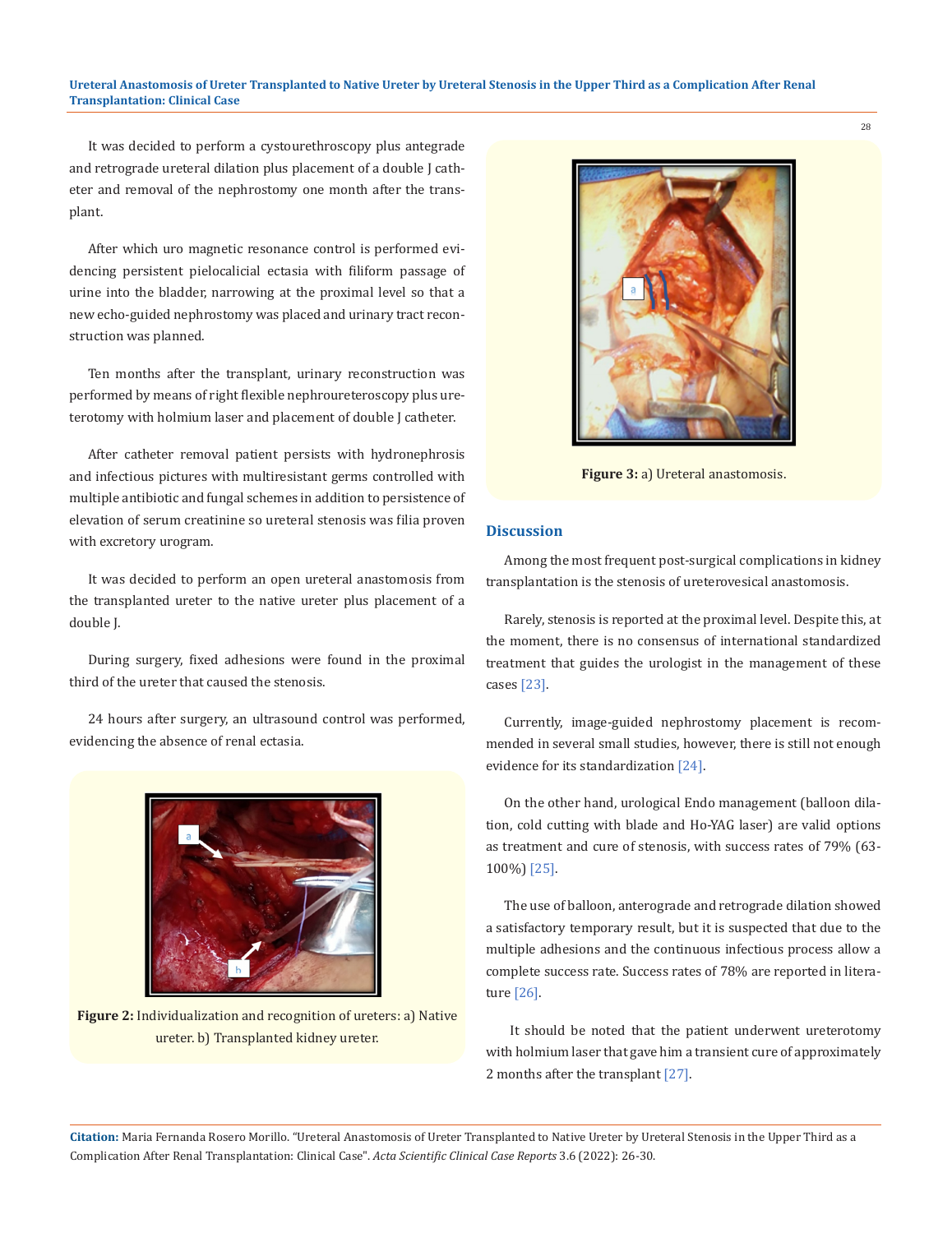In the particular case presented as there was no reference treatment for the complication associated with renal transplantation, the case was individualized  $[28]$ . The postoperative clinical and radiological results reported in the clinical case do not show ureteropielocalicial dilation and the serum creatinine concentration is within normal parameters after the open anastomosis of the ureter transplanted with the native ureter [29,30].

### **Conclusion**

Ureteral stenosis as a post-surgical complication in kidney transplantation.

This is one of the most important challenges for the reconstruction of the urinary tract and the correction. Different treatment options: Endo urological are effective and in the short and medium term, being nephrostomy the first line of treatment however when traditional techniques fail the patient must be individualized to decide which is the best surgical technique for resolution of this type of complication.

Due to the lack of clinical guidelines or consensus that mark the managements, guidelines of this type of complications, the present case provides truthful and reliable evidence of the management of this type of complications.

# **Conflict of Interest**

The author does not declare to have a conflict of interest and the confidentiality of the data was guaranteed prior to informed consent.

## **Bibliography**

- 1. Streeter EH., *et al*. ["The urological complications of renal](https://pubmed.ncbi.nlm.nih.gov/12410737/) [transplantation: a series of 1535 patients".](https://pubmed.ncbi.nlm.nih.gov/12410737/) *BJU International*  [90.7 \(2002\): 627-634.](https://pubmed.ncbi.nlm.nih.gov/12410737/)
- 2. [Stenberg A and Lackrana G. "A new bioimplant for the endo](https://pubmed.ncbi.nlm.nih.gov/7541869/)[scopic treatment of vesicoureteral reflux: experimental and](https://pubmed.ncbi.nlm.nih.gov/7541869/) [short-term clinical results".](https://pubmed.ncbi.nlm.nih.gov/7541869/) *Journal of Urology* 154.2 (1995): [800-803.](https://pubmed.ncbi.nlm.nih.gov/7541869/)
- 3. Elder JS., *et al*. ["Endoscopic therapy for vesicoureteral reflux: a](https://pubmed.ncbi.nlm.nih.gov/16407037/) [meta-analysis. I. reflux resolution and urinary tract infection".](https://pubmed.ncbi.nlm.nih.gov/16407037/) *Journal of Urology* [175.2 \(2006\): 716-722.](https://pubmed.ncbi.nlm.nih.gov/16407037/)
- 4. Yucel S., *et al*. ["Endoscopic vesicoureteral reflux correction in](https://pubmed.ncbi.nlm.nih.gov/20626270/)  [transplanted kidneys: does injection technique matter?"](https://pubmed.ncbi.nlm.nih.gov/20626270/) *Journal of Endourology* [24.10 \(2010\): 1661-1664.](https://pubmed.ncbi.nlm.nih.gov/20626270/)
- 5. Kumar S., *et al*[."Uretera obstruction following renal transplan](https://pubmed.ncbi.nlm.nih.gov/25284426/)[tation: causes, diagnosis and management".](https://pubmed.ncbi.nlm.nih.gov/25284426/) *The British Journal of Radiology* [87.1044 \(2014\): 20140169.](https://pubmed.ncbi.nlm.nih.gov/25284426/)
- 6. He Z., *et al*. ["Endoscopic incision for obstruction of vesicoure](https://pubmed.ncbi.nlm.nih.gov/18341628/)[teric anastomosis in transplanted kidneys".](https://pubmed.ncbi.nlm.nih.gov/18341628/) *BJU International*  [102.1 \(2008\): 102-106.](https://pubmed.ncbi.nlm.nih.gov/18341628/)
- 7. Gdor Y., *et al*. ["Holmium: yttrium-aluminum-garnet laser en](https://www.researchgate.net/publication/5376759_HolmiumYttrium-Aluminum-Garnet_Laser_Endoureterotomy_for_the_Treatment_of_Transplant_Kidney_Ureteral_Strictures)[doureterotomy for the treatment of transplant kidney ureteral](https://www.researchgate.net/publication/5376759_HolmiumYttrium-Aluminum-Garnet_Laser_Endoureterotomy_for_the_Treatment_of_Transplant_Kidney_Ureteral_Strictures)  strictures". *Transplantation* [85.9 \(2008\): 1318-1321.](https://www.researchgate.net/publication/5376759_HolmiumYttrium-Aluminum-Garnet_Laser_Endoureterotomy_for_the_Treatment_of_Transplant_Kidney_Ureteral_Strictures)
- 8. Rivera-Astorga H., *et al*. ["Experience in the treatment of ure](https://www.medigraphic.com/cgi-bin/new/resumenI.cgi?IDARTICULO=82115)[terovesical junction stenosis in kidney transplant patients".](https://www.medigraphic.com/cgi-bin/new/resumenI.cgi?IDARTICULO=82115)  *[Revista Mexicana de Urología](https://www.medigraphic.com/cgi-bin/new/resumenI.cgi?IDARTICULO=82115)* 78.4 (2018): 290-297.
- 9. Juaneda B., *et al*[."Endourological management is better in ear](https://pubmed.ncbi.nlm.nih.gov/15832079/)[ly-onset ureteral stenosis in kidney transplantation".](https://pubmed.ncbi.nlm.nih.gov/15832079/) *Trans[plantation Proceedings](https://pubmed.ncbi.nlm.nih.gov/15832079/)* 29.5 (2005): 569-578.
- 10. Ariza-Heredia EJ., *et al*. ["Urinary tract infections in kidney](https://pubmed.ncbi.nlm.nih.gov/23792521/)  [transplant recipients: role of gender, urologic abnormalities,](https://pubmed.ncbi.nlm.nih.gov/23792521/)  and antimicrobial prophylaxis". *[Annals of Transplantation](https://pubmed.ncbi.nlm.nih.gov/23792521/)* 18 [\(2013\): 195-204.](https://pubmed.ncbi.nlm.nih.gov/23792521/)
- 11. Ariza-Heredia EJ., *et al*. ["Impact of urinary tract infection on](https://pubmed.ncbi.nlm.nih.gov/24654771/)  [allograft function after kidney transplantation".](https://pubmed.ncbi.nlm.nih.gov/24654771/) *Clinical Transplantation* [28.06 \(2014\): 683-690.](https://pubmed.ncbi.nlm.nih.gov/24654771/)
- 12. [Giessing M. "Transplant ureter stricture following renal trans](https://pubmed.ncbi.nlm.nih.gov/21335227/)plantation: surgical options". *[Transplantation Proceedings](https://pubmed.ncbi.nlm.nih.gov/21335227/)*  [43.1 \(2011\): 383-386.](https://pubmed.ncbi.nlm.nih.gov/21335227/)
- 13. Hau HM., *et al*. ["Management of urologic complications in re](https://pubmed.ncbi.nlm.nih.gov/24935298/)[nal transplantation: a single-center experience".](https://pubmed.ncbi.nlm.nih.gov/24935298/) *Transplantation Proceedings* [46.05 \(2014\): 1332-1339.](https://pubmed.ncbi.nlm.nih.gov/24935298/)
- 14. Stoffel J., *et al*[."Mp85-19 Treatment of Transplant Ureter Stric](https://www.researchgate.net/publication/276540139_MP85-19_TREATMENT_OF_TRANSPLANT_URETER_STRICTURES_WITH_URETERAL_DILATION_AND_URETERONEOCYSTOSTOMY_OUTCOMES_FROM_A_14_YEAR_EXPERIENCE)[tures with Ureteral Dilation and Ureteroneocystostomy: Out](https://www.researchgate.net/publication/276540139_MP85-19_TREATMENT_OF_TRANSPLANT_URETER_STRICTURES_WITH_URETERAL_DILATION_AND_URETERONEOCYSTOSTOMY_OUTCOMES_FROM_A_14_YEAR_EXPERIENCE)[comes From a 14 Year Experience".](https://www.researchgate.net/publication/276540139_MP85-19_TREATMENT_OF_TRANSPLANT_URETER_STRICTURES_WITH_URETERAL_DILATION_AND_URETERONEOCYSTOSTOMY_OUTCOMES_FROM_A_14_YEAR_EXPERIENCE) *Journal of Urology* 193.04 [\(2015\): e1074.](https://www.researchgate.net/publication/276540139_MP85-19_TREATMENT_OF_TRANSPLANT_URETER_STRICTURES_WITH_URETERAL_DILATION_AND_URETERONEOCYSTOSTOMY_OUTCOMES_FROM_A_14_YEAR_EXPERIENCE)

**Citation:** Maria Fernanda Rosero Morillo. "Ureteral Anastomosis of Ureter Transplanted to Native Ureter by Ureteral Stenosis in the Upper Third as a Complication After Renal Transplantation: Clinical Case". *Acta Scientific Clinical Case Reports* 3.6 (2022): 26-30.